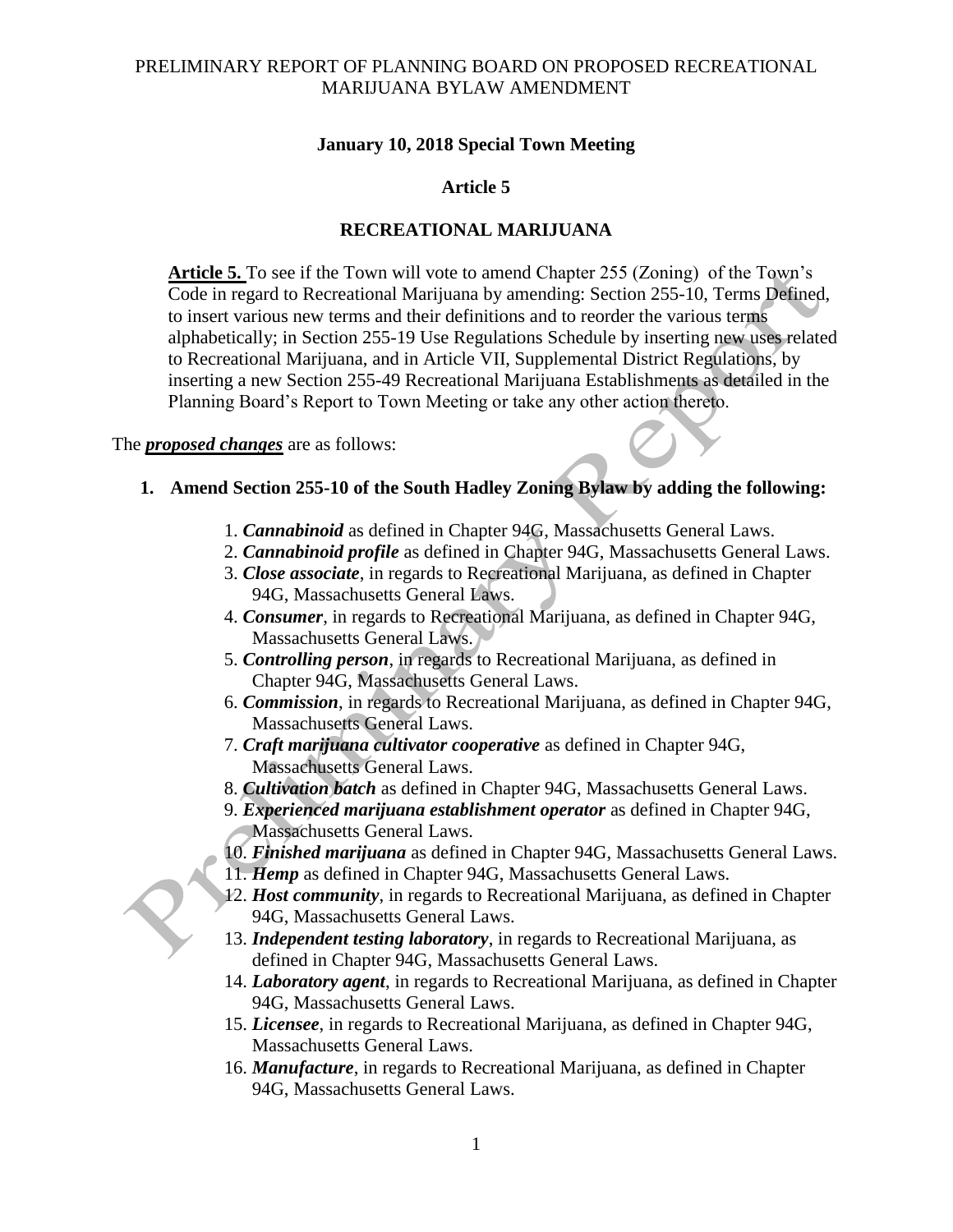- 17. *Marijuana (aka Marihuana)* as defined in Chapter 94G, Massachusetts General Laws.
- 18. *Marijuana accessories* as defined in Chapter 94G, Massachusetts General Laws.
- 19. *Marijuana cultivator* as defined in Chapter 94G, Massachusetts General Laws.
- 20. *Marijuana establishment* as defined in Chapter 94G, Massachusetts General Laws.
- 21. *Marijuana product manufacturer* as defined in Chapter 94G, Massachusetts General Laws.
- 22. *Marijuana products*. as defined in Chapter 94G, Massachusetts General Laws.
- 23. *Marijuana retailer* as defined in Chapter 94G, Massachusetts General Laws.
- 24. *Marijuana testing facility* as defined in Chapter 94G, Massachusetts General Laws.
- 25. *Mycotoxin* as defined in Chapter 94G, Massachusetts General Laws.
- 26. *Process*, in regards to Recreational Marijuana, as defined in Chapter 94G, Massachusetts General Laws.
- 27. *Processing*, in regards to Recreational Marijuana, as defined in Chapter 94G, Massachusetts General Laws.
- 28. *Production batch*, in regards to Recreational Marijuana, as defined in Chapter 94G, Massachusetts General Laws.
- 29. *Residual solvent*, in regards to Recreational Marijuana, as defined in Chapter 94G, Massachusetts General Laws.
- 30. *Terpenoid* as defined in Chapter 94G, Massachusetts General Laws.
- 31. *Unreasonably impracticable*, in regards to Recreational Marijuana, as defined in Chapter 94G, Massachusetts General Laws.
- **2. Amend Section 255-19 Use Regulations Schedule by inserting the following new uses related to Recreational Marijuana into the Business Use Classification and/or Industrial Use Classifications and indicate how they are to be permitted or prohibited and insert the footnotes as noted below.**

# *Uses to be Inserted:*

The following uses shall be inserted into the Industrial Use Classification schedule

- o Craft marijuana cultivator cooperative
- o Marijuana cultivator
- o Marijuana product manufacturer
- o Marijuana testing facility

The following uses shall be inserted into the Business Use Classification schedule

- o Marijuana testing facility
- o Marijuana retailer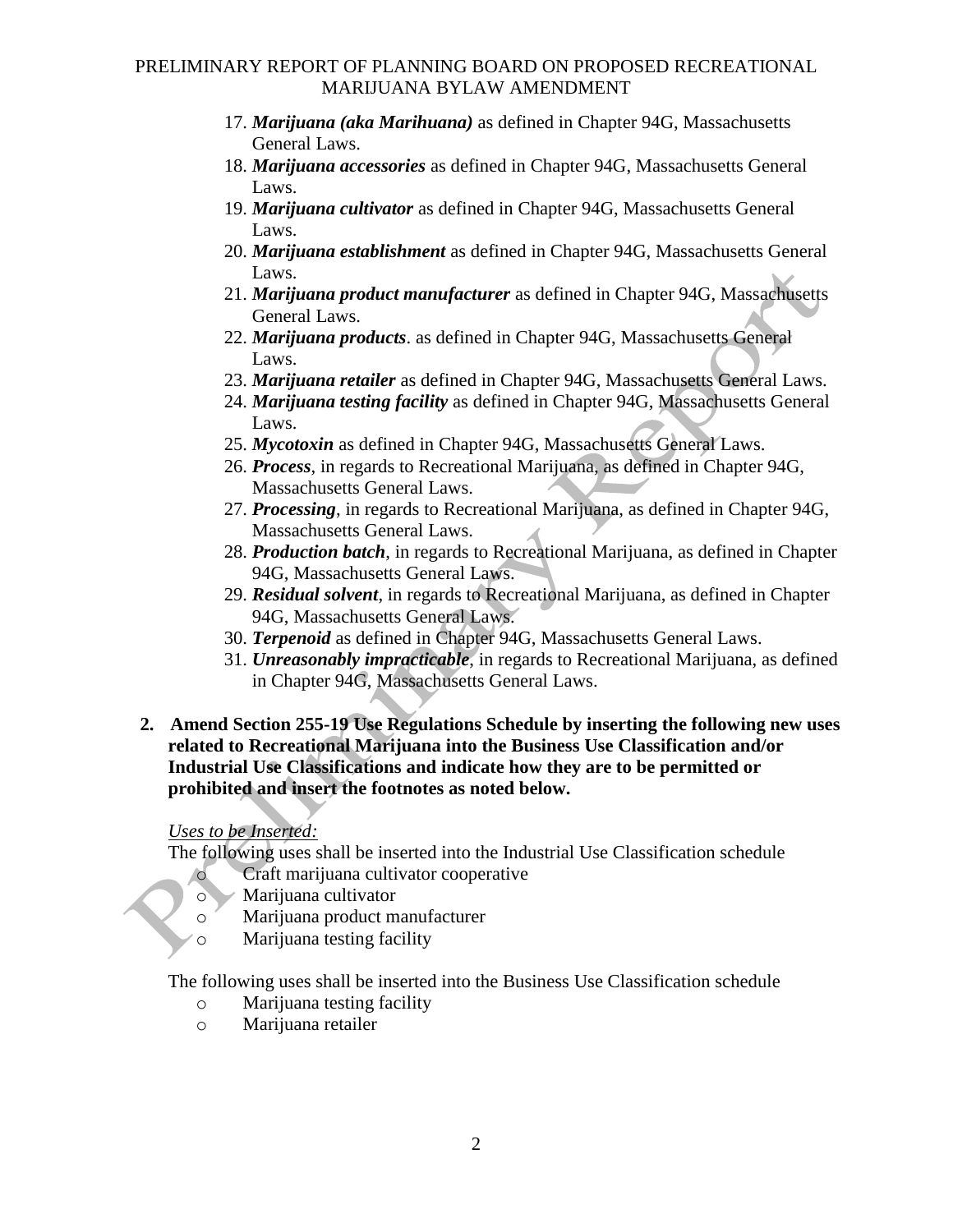### *Where/How Permitted:*

The following uses shall be noted as permitted by Site Plan Review only in the Industrial A and Industrial B zoning districts subject to special restrictions specified in Section 255- 49

- o Craft marijuana cultivator cooperative
- o Marijuana cultivator
- o Marijuana product manufacturer
- o Marijuana testing facility

The following uses shall be noted as permitted only by Special Permit in the Business A-1, Business A, Business B, and Business C zoning districts subject to special restrictions specified in Section 255-49

- o Marijuana testing facility
- o Marijuana retailer

#### *Footnotes:*

Each of the inserted uses shall include a reference to the following footnote which shall also be inserted on the appropriate portion of the Use Regulations Schedule:

Subject to the provisions of Section 255-49

## **3. Amend Article VII, Supplemental District Regulations, by inserting a new Section 255-49 Recreational Marijuana**

## **255-49 Recreational Marijuana**

- A. Purpose The purpose of this Section is to provide standards for the placement and operation of facilities and establishments associated with the cultivation, production, and sale of marijuana and accessory products by Marijuana Establishments as permitted in Chapter 255-Attachment 1 "Use Regulations Schedule", that address public safety and health and minimize impacts on nearby residential uses.
- B. Applicability This Section applies to all specified Marijuana Establishments, as permitted in Chapter 255-Attachment 1 "Use Regulations Schedule", proposed to be constructed after the effective date of this Section. This Section also pertains to physical modifications that materially alter the type, configuration, or size of these establishments or related equipment.

# $\sqrt{\frac{P_{\text{ro}}}{P_{\text{co}}}}$  Prohibited Locations –

- (1) The building(s) in which a Marijuana Establishment are permitted shall not be located:
	- (a) Within three hundred (300) feet of any building:
		- i. containing another Marijuana Establishment except that a Marijuana Retailer may be located within the same building as a Marijuana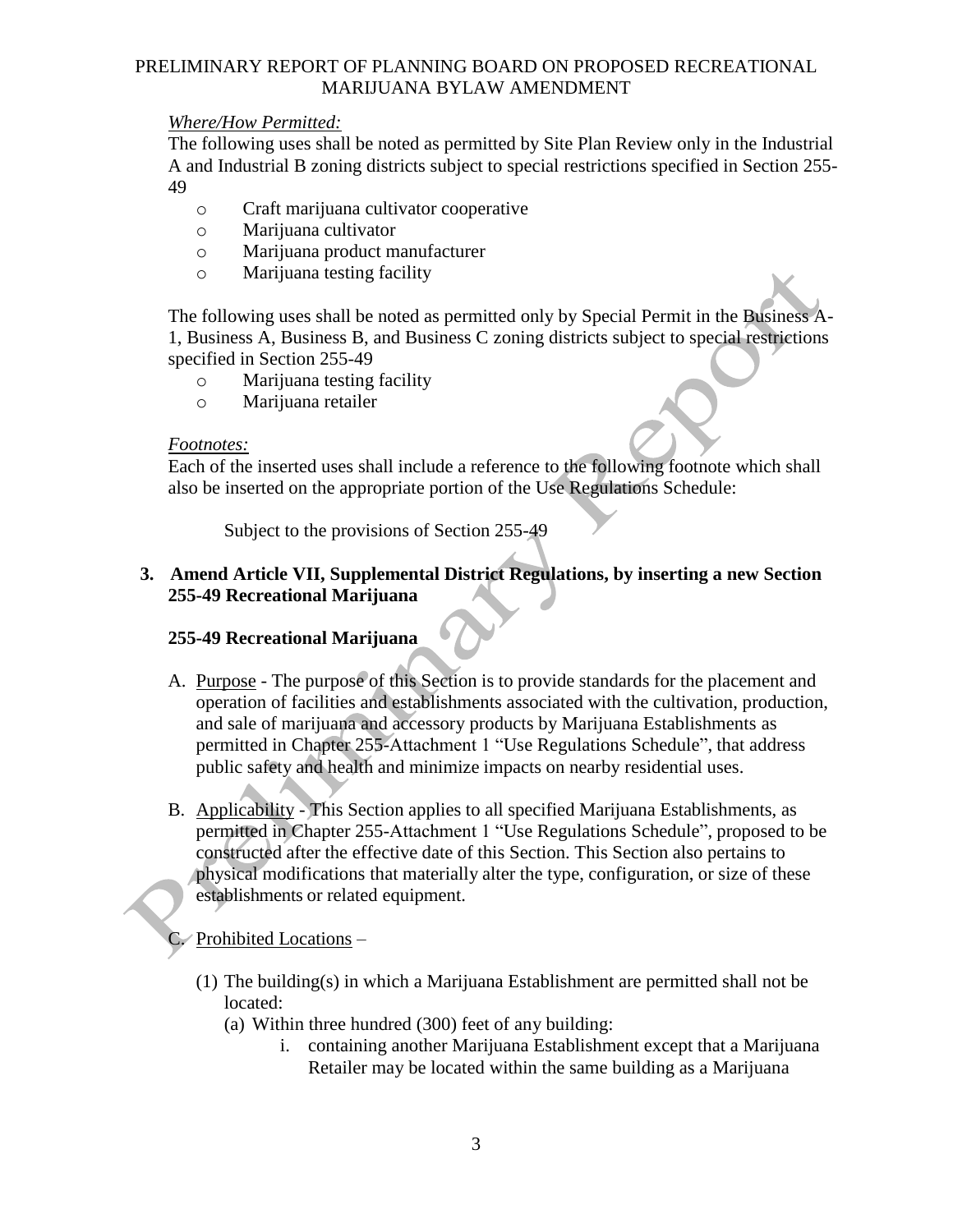product manufacturer which is providing some or all of the product for the retailer; or

- ii. in which is located a public or private elementary school, middle school, secondary school, preparatory school, licensed daycare center, or any other facility in which children commonly congregate in an organized ongoing formal basis; or
- iii. owned by and operated as part of the campus of any private or public institution of higher learning, or
- iv. housing a public library; or
- v. any residential use, or
- (b) Within a building containing residential units, including transient housing or group housing such as hotels, motels, lodging houses, or dormitories.
- (2) The property which is proposed to be permitted for a Marijuana Establishment, at the time the application is received by the Planning Board, shall not be located within 500 feet of a pre-existing public or private school providing education in kindergarten or any of grades 1 through 12. If the parcel of land on which a proposed Marijuana Establishment is to be located is developed with one or more building occupied by more than one tenant, then the Planning Board shall interpret "property which to proposed to be permitted" to shall mean only the portion of the building or property which is actually proposed to be used by the Marijuana Establishment.
- D. Maximum Number of Marijuana Retail Establishments There shall be no more than three (3) Marijuana Retailers licensed to operate or operating in the Town of South Hadley. In the event applications for multiple Retail Establishments are submitted which, if approved, would result in more than three (3) such establishments being located in South Hadley, the Planning Board shall delay a decision on any application which would result in more than three (3) such establishments until the appeal period for the third establishment has lapsed.
- E. Marijuana Retailer Hours of Operation Marijuana Establishments engaged in the retail sale of marijuana shall be limited in their hours of operation as follows: (1) Monday through Saturday from 8:00 a.m. to 11:00 p.m.
	- (2) Sunday from 10:00 a.m. to 11:00 p.m.

However, the Planning Board may limit the hours more restrictively if the Board finds that retail establishments in the immediate area engaged in the sale of offpremise consumed alcohol and/or cigarettes operate more restrictively than specified above.

- F. Physical Requirements
	- (1) All aspects of the use/facility relative to the acquisition, cultivation, possession, processing, sales, distribution, dispensing, or administration of marijuana, products containing marijuana, related supplies, or educational materials must take place at a fixed location within a fully enclosed building and shall not be visible from the exterior of the business.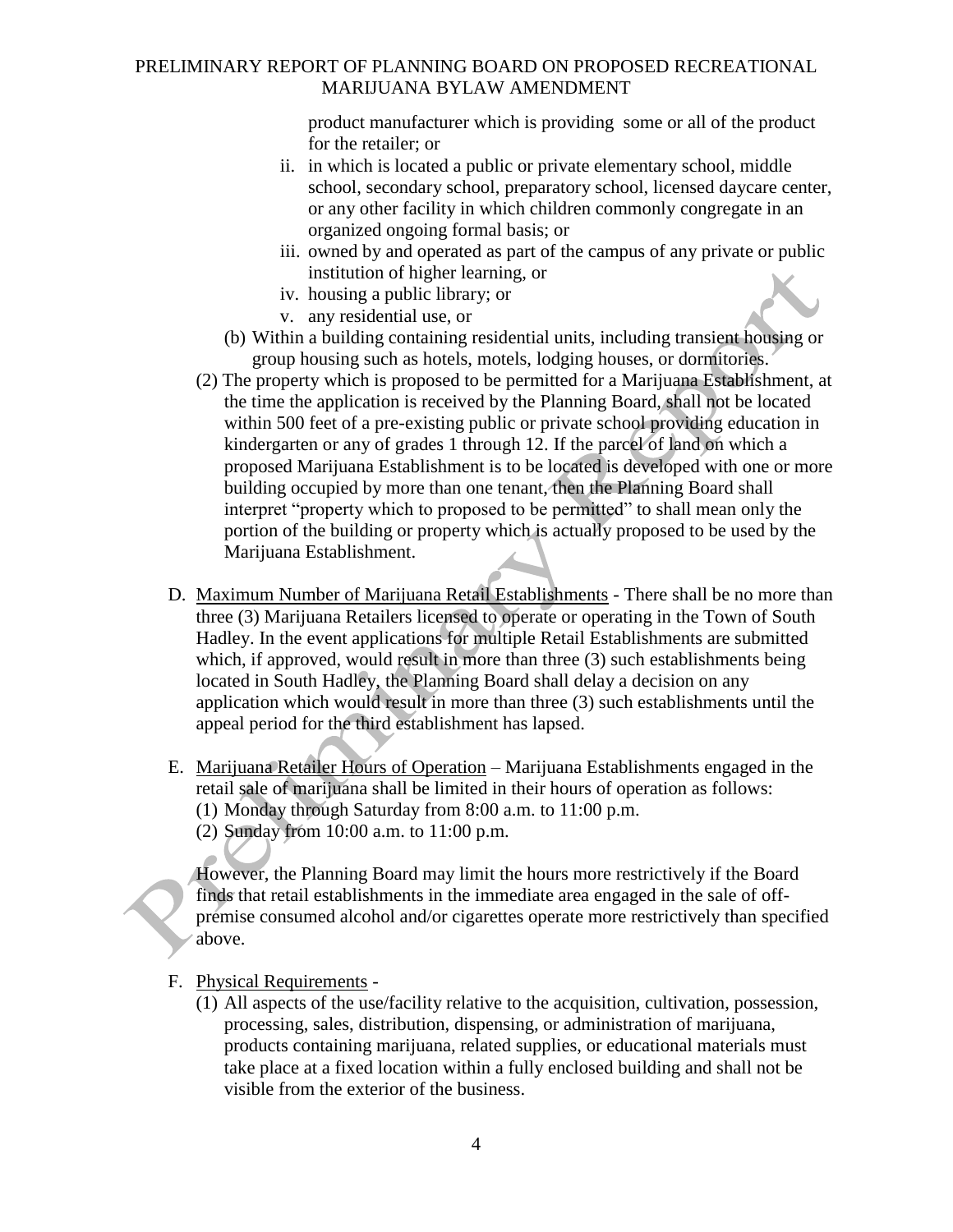- (2) No outside storage is permitted. This prohibition applies to all aspects of the product and waste associated with the Marijuana Establishment.
- (3) Ventilation all Marijuana Establishments shall be ventilated in such a manner that no:
	- (a) pesticides, insecticides or other chemicals or products used in the cultivation or processing are dispersed into the outside atmosphere
	- (b) odor from marijuana cannot be detected by a person with a normal sense of smell at the exterior of the medical marijuana business or at any adjoining use or property.
	- (c) Signage shall conform to Section 255-85 of the South Hadley Zoning Bylaw and requirements of State laws and regulations governing such facilities. i.
- G. Special Application Requirements Above and beyond the standard application requirements for Special Permits, an application for a use under this section shall include the following:
	- (1) The name and address of each owner of the facility/operation;
	- (2) Copies of all required registrations issued to the applicant by the Commonwealth of Massachusetts and any of its agencies for the facility;
	- (3) Evidence that the Applicant has site control and the right to use the site for a facility in the form of a deed or valid purchase and sale agreement, or, in the case of a lease, a notarized statement from the property owner and a copy of the lease agreement;
	- (4) A notarized statement signed by the organization's Chief Executive Officer and corporate attorney disclosing all of its designated representatives, including officers and directors, shareholders, partners, members, managers, directors, officers, or other similarly-situated individuals and entities and their addresses. If any of the above are entities rather than persons, the Applicant must disclose the identity of all such responsible individual persons;
	- (5) In addition to what is normally required in a site plan and/or Special Permit application under Article IX and Article XII of the South Hadley Zoning Bylaw, respectively, details showing all exterior proposed security measures for the premises, including lighting, fencing, gates and alarms, etc. ensuring the safety of employees and patrons and to protect the premises from theft or other criminal activity (however, this should not be at the same detail as the Security Plan to be submitted to the Chief of Police under G(7) below).
	- (6) A Management Plan (inclusive of the Operations Maintenance Plan) as required under the Special Permit Rules and Regulations, including a description of all activities to occur on site, including all provisions for the delivery of Marijuana products to and/or from the site as well as the disposal of waste material.
		- (a) Modifications Any changes to the plans approved by the Planning Board shall be submitted to the Town Planner/Planning Director for determination if further Planning Board review is warranted prior to issuance of the building permit. If further Planning Board review is deemed warranted, such further review and approval by the Planning Board shall be obtained prior to issuance of the building permit.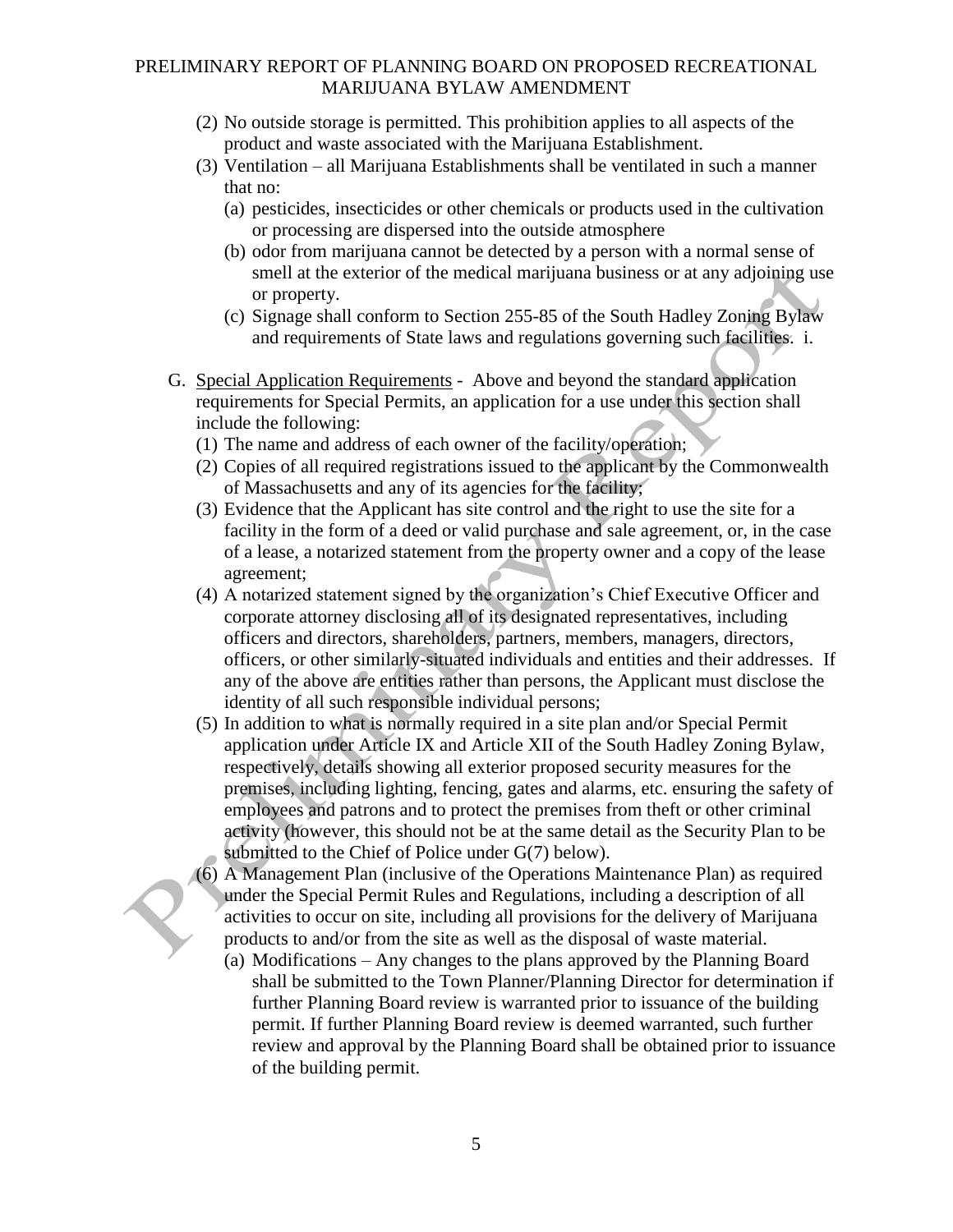- (b) Updating Project Proponent shall be responsible for updating the Operations and Maintenance Plan a) whenever personnel with responsibilities identified in the plan change and b) no less than every 5 years .
- (7) Demonstration that the facility's security plan has been approved by the Police Chief. This plan must detail all exterior and interior proposed security measures for the premise, including but not limit to; video monitoring and recording, lighting, fencing, and alarms ensuring the safety of employees and to protect the premises from theft or other criminal activity. This plan must provide 24-hour security and monitoring for the facility, particularly, those portions of the building which are deemed by the Police Chief to be most vulnerable to unauthorized entry and least visible from the public ways.
- (8) A Waste Disposal Plan which provides details for disposal of the waste materials in accordance with applicable local and state laws and regulations.
- H. Deferred Application Review and Decision In the event that Town Meeting votes to enact a ban on any of the five types of establishments regulated in part by Section 255-49, (Craft marijuana cultivator cooperative, Marijuana cultivator, Marijuana product manufacturer, Marijuana testing facility, and/or Marijuana retailer) the 65 day time period for holding a public hearing under sections 255-128 and 255-147 of the Zoning Bylaw shall not commence until such time as the vote on the Ballot Question is certified by the Town. Further, the Planning Board shall not render any decision on an application for such uses(s) unless and until the Ballot Question vote is certified. If such a ban passes Town Meeting and a subsequent Ballot Question vote, the Planning Board shall deny any application for such an establishment.

**OBJECTIVES:** The objective of this article is to provide for reasonable and appropriate regulation of Commercial Recreational Marijuana Establishments in light of the Statewide ballot which legalized marijuana for non-medical purposes and the fact that a majority of the votes cast in South Hadley were in favor of such legalization. It seeks to regulate such uses with limits on the number of such establishments to a level which is a fraction of the number of package stores and the number of stores allowed to sell cigarettes.

**SUMMARY:** This article limits the number of retail establishments to three (3) which is equal to one-third of the package store licenses and 20% of the maximum number of cigarette retailers which could be permitted. It also imposes limits as to how close a marijuana establishment may be to various uses including schools, residences, etc. To limit the number of retail establishments to less than 20% of the package stores requires a Zoning Bylaw approval by Town Meeting followed by a Ballot vote. Nothing in this Bylaw proposal would limit or restrict the noncommercial, personal consumption of marijuana- it only regulates the "commercial aspect" of marijuana.

**BACKGROUND:** Massachusetts voters approved a ballot question in 2016 which legalized the possession, cultivation, and distribution of marijuana for non-medical purposes. In this voting, approximately 51% of South Hadley's participating voters voted in favor of the question. This law is codified as Chapter 94G, Massachusetts General Laws. Subsequent to the vote, the State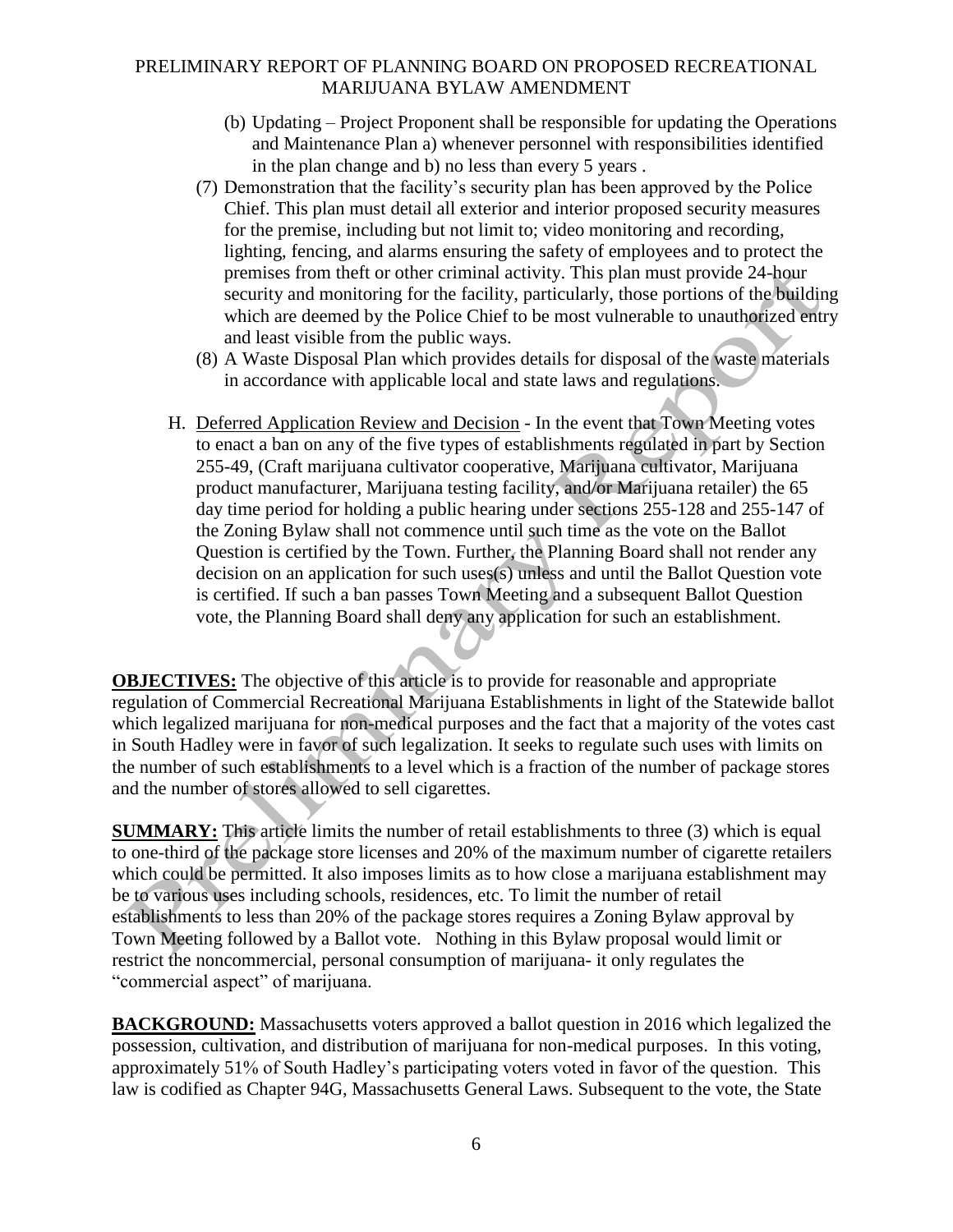legislature amended the act. Part of the amendments delayed the licensing time frame, clarified that cultivation of marijuana is not exempt as an agricultural use from Zoning Bylaws, and limited the local authority to regulate marijuana establishments.

A Cannabis Control Commission established pursuant to Chapter 94G is developing regulations to govern their licensing of marijuana establishments. These regulations are required to be established by mid-March 2018. The Commission is to begin accepting applications April 1, 2018.

Town Meeting enacted a General Bylaw moratorium to allow the Town to establish local Bylaws to regulate marijuana establishments which may be authorized under Chapter 94G, MGL. This warrant article seeks to establish such Zoning Bylaw regulations.

In the course of developing this proposal, the Planning Board and Town Planner researched the limits of the authority of the Town to restrict marijuana establishments with/without a referendum. Chapter 94G, MGL allows the Town to limit the number of such establishments to 20% of the package stores without having a referendum. There are 9 such package stores in South Hadley. Additionally, the Planning Board and Town Planner felt there is relationship to establishments that sell cigarettes. South Hadley may permit up to 15 such establishments. Therefore, the proposed bylaw seeks to limit the number of marijuana retail establishments to 3 which is 1/3 of the package stores and 20% of the maximum number of cigarette retail establishments which could be permitted.

Additional limitations on hours of operation are based on the limitations existing in State law for package stores. However, since the proposed Bylaw would require a Special Permit for retail sale of marijuana products, the Planning Board would be authorized to further restrict the hours of operation of such establishments based on the hours of operation of the licensed packages stores in the area surrounding the proposed site of a marijuana retail establishment.

Articles 4 and 6 of this Special Town Meeting Warrant put forward on behalf of the Selectboard seek to ban all marijuana establishments which might be authorized under Chapter 94G, MGL. Therefore, the proposed amendment under this Article 5 has a provision to ensure that no establishment can be permitted until the referendum on the bans under Articles 4 and 6 are certified – if Town Meeting votes to approve Articles 4 and 6.

. **RELATIONSHIP TO MASTER PLAN:** There is not a clear relationship to the Master Plan, adopted in 2010. Legalization of marijuana was not envisioned when the Master Plan was developed. However, the Master Plan speaks to updating the regulatory structure to reflect desired community outcomes. Since the ballot question allowing non-medical marijuana passed in South Hadley – albeit by a very slight margin – this Article is an attempt to update the regulatory structure in light of a changed legal environment.

**PUBLIC HEARING:** The Planning Board discussed the potential amendment including several drafts over the course of several meetings during 2017 and held a public hearing on the proposed Zoning Bylaw amendment on Monday, December 4, 2017. A number of persons (in addition to the Planning Board members and Planning Director) were in attendance at this